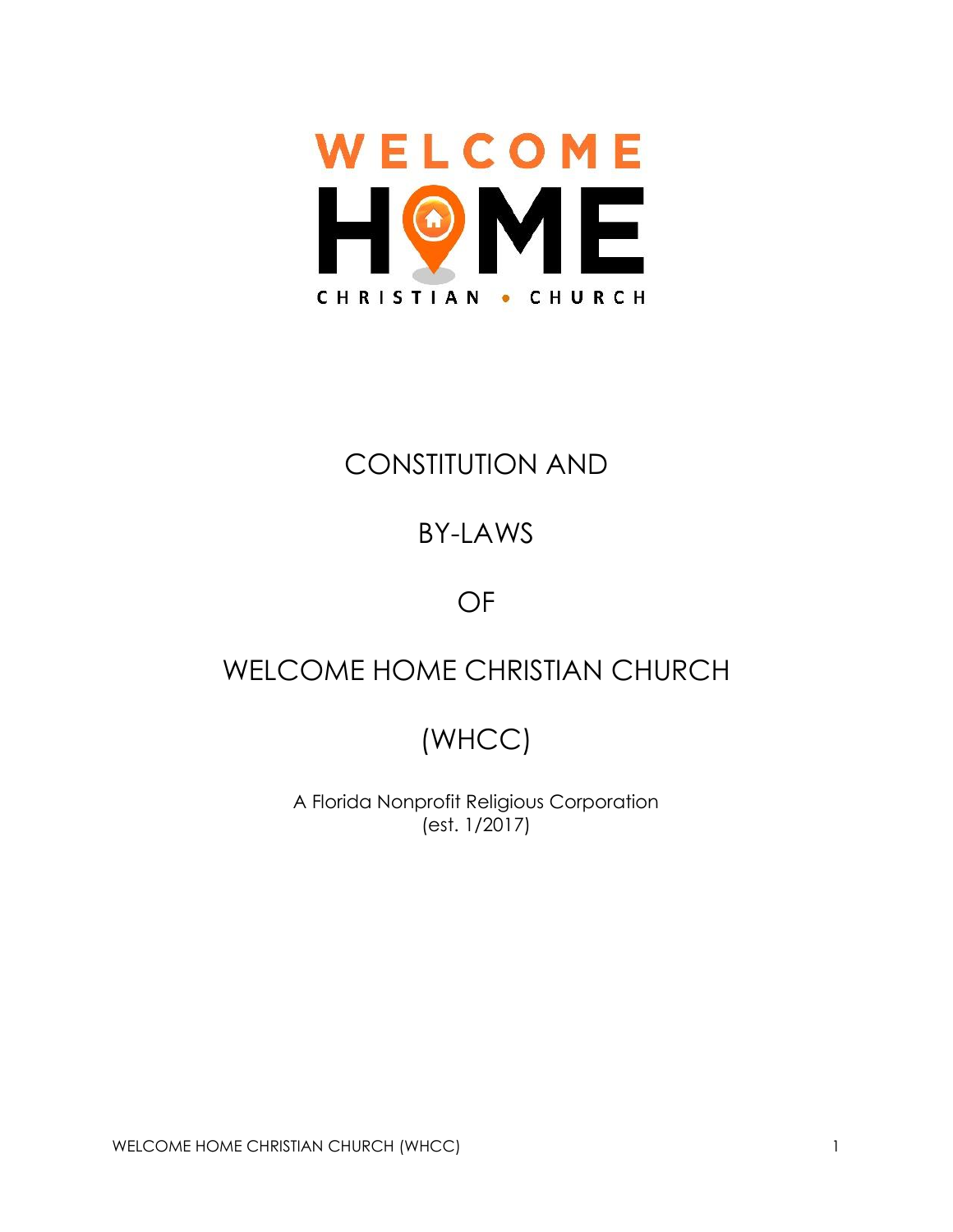## **CONSTITUTION OF WELCOME HOME CHRISTIAN CHURCH (WHCC)**

a Florida nonprofit religious corporation

## **PREAMBLE**

We declare and establish this constitution to preserve and secure the principles of our faith and to govern this body in an orderly manner consistent with the Bible. This constitution will preserve the liberties of each individual member of WHCC and the freedom of action of this body in relation to other Churches.

## **ARTICLE I - Name and Principal Office**

The name of the Corporation is Welcome Home Christian Church, Inc. (WHCC). This Corporation will be further referred to in the Constitution and By-Laws as "WHCC." WHCC maintains its principal place of business at 33332 Lake Bend Circle, Leesburg, Florida, 34788. The Elders of WHCC shall have full power and authority to change the principal office location from one location to another. Any change of this location shall be recorded by the Secretary in this section, or this section may be amended to state the new location.

## **ARTICLE II - Purpose**

The Purpose of WHCC is to glorify God through the following means:

**EXALTING JESUS CHRIST** by fulfilling the Great Commandment (Matthew 22:36-40) and the Great Commission (Matthew 28:18-20).

**WORSHIP** by expressing our love of God by participating in public worship services together and maintaining personal regular devotions. (John 4:24)

**FELLOWSHIP** by encouraging, supporting, and praying for each other as members of the family of God and by sharing our lives together. (1 John 1:7, Acts 2:44-47, Hebrews 10:23-25, Romans 15:5,7, John 13:34-35)

**DISCIPLESHIP** by helping others develop into full, mature Christ followers and by promoting personal spiritual growth through biblical training. (Ephesians 4:11-13, Matthew 28:20, 2 Timothy 2:2)

**SERVING** unselfishly, in Jesus' name, meeting the physical, emotional and spiritual needs of those in our Fellowship, community and in the world, with our God-given gifts and abilities. (1 Peter 4:10-11, Matthew 25:34-40, 1 Thessalonians 5:11)

**EVANGELISM/MISSIONS** by sharing the good news of Jesus Christ with as many people as possible in our community and throughout the world. (Matthew 28:18-20, Acts 1:8, 2 Peter 3:9)

WHCC seeks to benefit the people and our community by providing opportunities for spiritual, physical, intellectual, social, and cultural development. (Luke 2:52)

## **ARTICLE III - Statement of Faith**

We affirm the Holy Bible as the inspired, authoritative, inerrant Word of God, and as the only basis for our beliefs. Our basic statements of faith can be found in our doctrinal statement.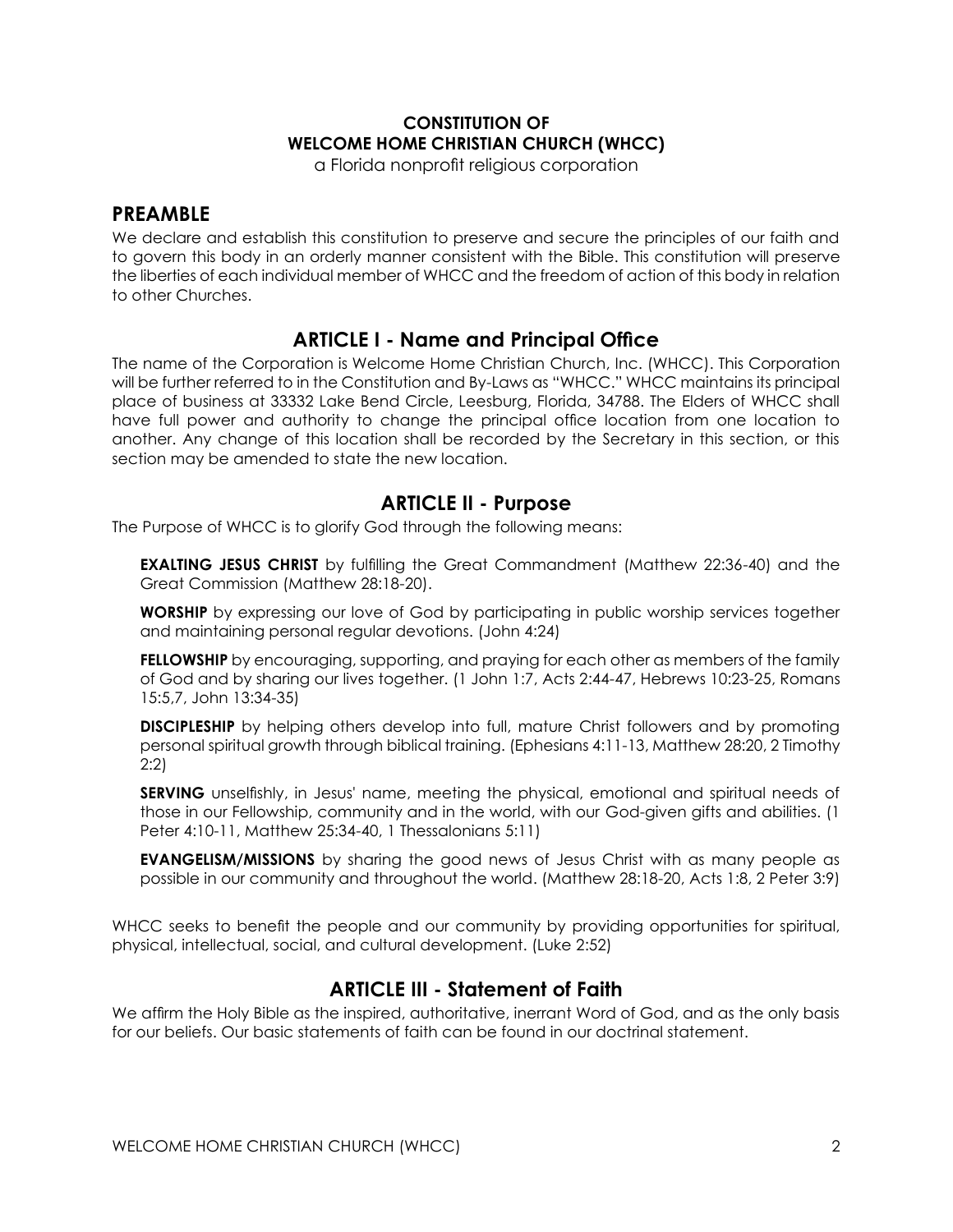## **ARTICLE IV - Affiliation**

WHCC is autonomous and maintains the right to govern its own affairs, independent of any denominational control. We recognize the benefits of cooperation with other Churches and denominations in world missions and other Kingdom purposes. This church voluntarily affiliates with the Christian Churches / Churches of Christ (aka The Restoration Movement).

## **ARTICLE V - Amendments to the Constitution and By-Laws**

Subject to the provision of the Florida Nonprofit Religious Corporation Law, this Constitution or the following By-Laws or any provision of them may be altered, amended, or repealed in the following way: Proposed changes shall be submitted to the Elders for consideration.

## **BY-LAWS WELCOME HOME CHRISTIAN CHURCH (WHCC)**

## **ARTICLE 1 - Membership**

#### **1.1 Purpose of Membership**

A member of WHCC is expected to uphold the purpose, vision, and covenant of WHCC through faithful giving of time and resources. Membership in WHCC shall consist of all persons who have met the qualifications for membership and are listed on the membership role.

#### **1.2 Qualifications for Membership**

- 1. A personal commitment of faith in Jesus Christ alone for salvation;
- 2. Baptism by immersion after committing their life to Christ;
- 3. A basic understanding of WHCC's Doctrine, Constitution, and By-Laws; and
- 4. A commitment to abide by the *Membership Covenant* and successful completion of the WHCC's membership class.

To request membership, a person should come forward at any worship service or request membership through the Senior Pastor or an Elder.

#### **1.3 Designation of Membership:**

In an effort to properly reflect the membership of WHCC, three membership classifications shall be maintained – active, associate, and offsite. These classifications shall be updated periodically and evaluated annually by the Elders.

- **a. ACTIVE MEMBERS**: Active members shall be defined as one who attends and supports WHCC by participation and contributing financially and otherwise to the spiritual growth and welfare of the WHCC family.
- **b. ASSOCIATE MEMBERS**: WHCC recognizes that Florida residents are often times seasonal (aka, "snow birds"). As such, WHCC has provisioned for those members looking to maintain membership at their "home" church (i.e. where they attend when they are not living in Florida), while also serving as members of WHCC while they are living in Florida. Associate Members will have the same rights as those of Active Members.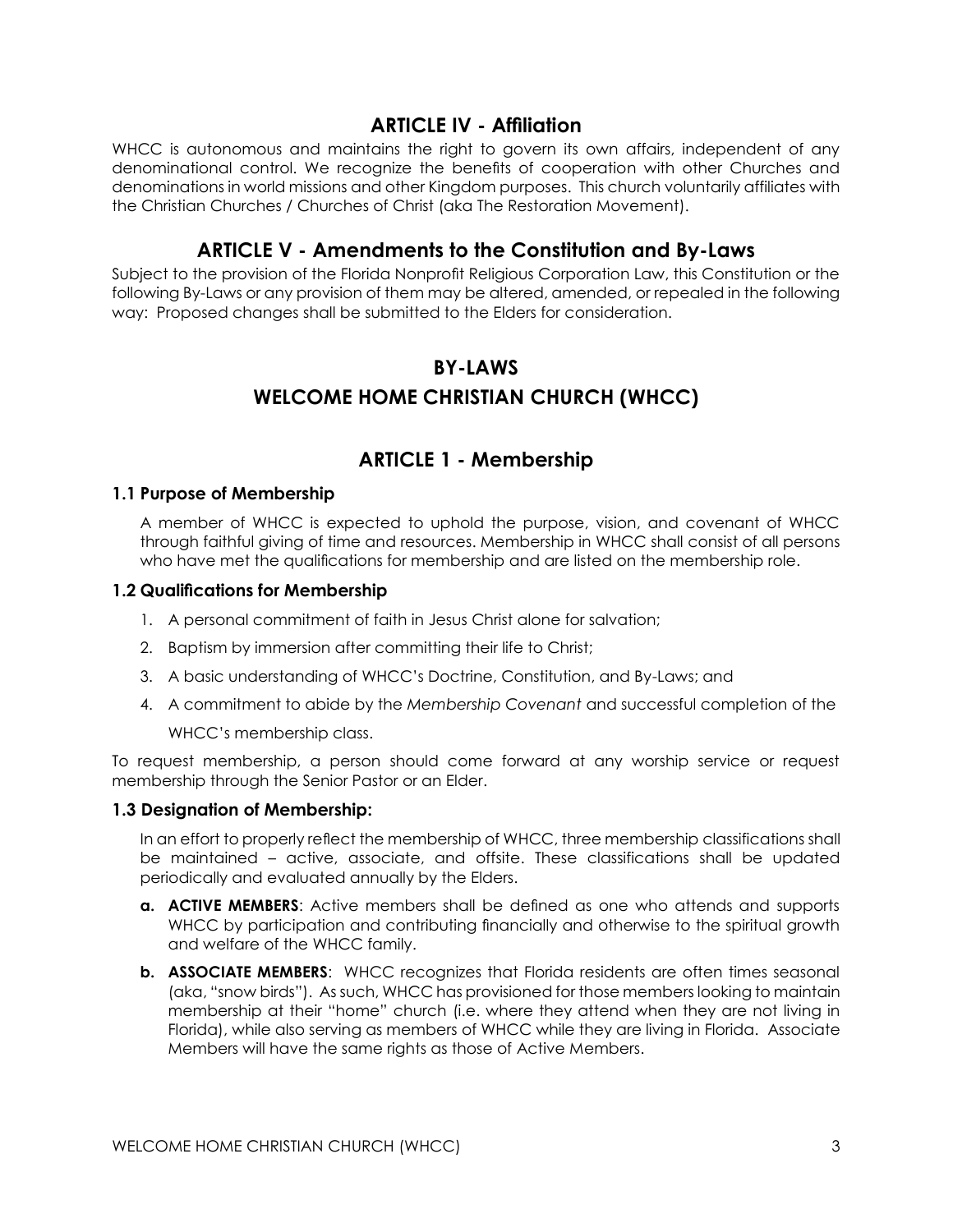**c. OFFSITE MEMBERS**: Offsite members shall be those who have moved out of WHCC's ministry area and have not joined another church or those who can no longer attend regularly due to health or other reasons.

The Elders will receive and monitor updates to the Member rolls annually.

#### **1.4 Voting Privileges**

Voting privileges are restricted to Active Members who are at least 16 years of age. Every Active Member shall have the right to vote on any matter brought before the Congregation including:

- The annual budget of WHCC;
- The nomination and affirmation or removal of Elders and Deacons;
- The disposition of all or substantially all of the assets of WHCC;
- The merger or dissolution of WHCC;
- The acquisition of real property and related indebtedness (including capitalized leases);
- The calling or removing of the Senior Pastor; and
- Other matters recommended by the Elders.

Voting by proxy is prohibited, but voting by absentee ballot shall be allowed if requested before the vote is taken.

#### **1.5 Responsibilities of Membership**

The responsibilities of membership are described in the following Membership Covenant, (below):

## **THE WHCC MEMBERSHIP COVENANT**

Having received Christ as my Lord and Savior and been baptized, and being in agreement with WHCC's statements, strategy, and structure, I now feel led by the Holy Spirit to unite with the "WHCC family." In doing so, I commit myself to God and to the other members:

- **I WILL PROTECT THE UNITY OF WHCC**...By acting in love toward other members...By refusing to gossip...By following the leadership of WHCC (Romans 15:5-6; 1 Peter 1:22; Ephesians 4:29; Hebrews 13:17).
- **I WILL SHARE THE RESPONSIBILITY OF WHCC**...By praying for its growth...By encouraging fellow members and by inviting others to attend...By warmly welcoming those who visit (1 Thessalonians 1:2; Luke 14:23; Romans 15:7).
- **I WILL SERVE THE MINISTRY OF WHCC**...By discovering my gifts and talents...By being equipped to serve...By developing a servant's heart (1 Peter 4:10; Ephesians 4:11-12; Philippians 2:3-5a, 7).
- **I WILL SUPPORT THE TESTIMONY OF WHCC**...By attending regularly and participating faithfully...By living a godly life...By giving regularly of my time and money (Hebrews 10:25; Philippians 1:27a; Leviticus 27:30).

#### **1.6 Termination of Membership**

Members shall be removed from WHCC Membership for the following reasons:

• Death: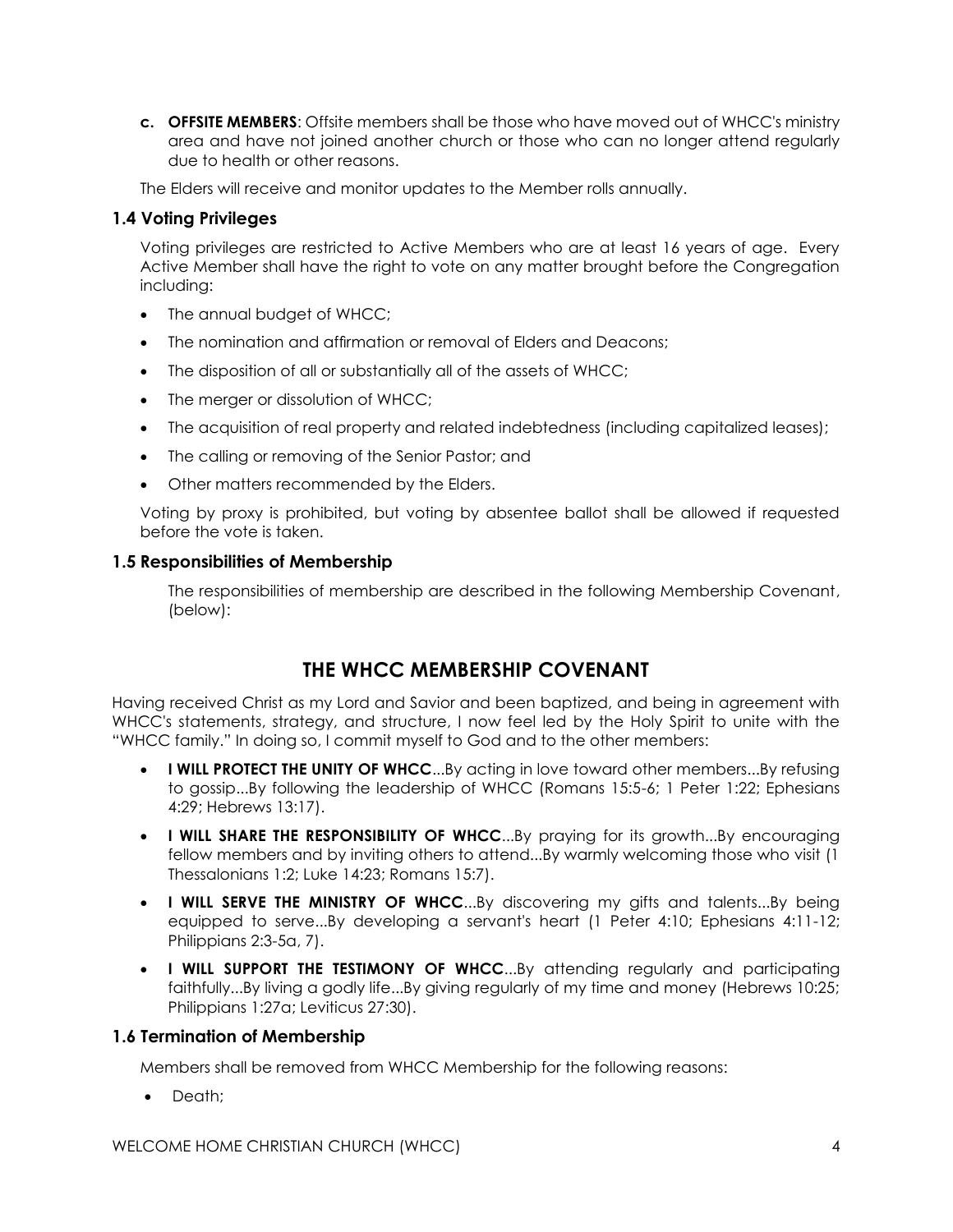- Transfer of membership to another church;
- By personal request of the member; or
- Dismissal from WHCC must be according to the following conditions:

The member's life and conduct are not in accordance with Scriptural teaching, or when a member continues to knowingly ignore the commands or prohibitions of Scriptures (1 Timothy 1:18-20; 2 Timothy 2:14-19; Hebrews 10:23-25). Procedure for the dismissal of a member shall be according to (Matthew 18:15-17), and done after much prayer and in love.

#### **1.7 Church Discipline**

WHCC membership does not involve an expectation to live perfectly (Romans 3:23). Rather, church membership is a commitment to live according to Scripture and covenant together to hold each other accountable to live godly lives as Scripture teaches. Any member who is guilty of conduct by which the name of our Lord Jesus Christ may be dishonored is subject to WHCC discipline. WHCC discipline must follow the instructions of our Lord in Matthew 18:15-17. This is first by private one-on-one admonition. If that fails, then, two or more are to go to the individual, and if that fails, the matter is brought to WHCC.

- Discipline must seek to bring about the repentance, reconciliation, and spiritual growth of the individual disciplined. (1 Cor. 4:14; Heb. 12:1-11; Ps. 141:5; Prov. 25:12; 27:5; Eccl. 7:5; Matt. 18:15-20; Luke 17:3-4; 1 Cor. 5:3-5; Gal. 6:1-5; 2 Thess. 3:14-15)
- Discipline should be for instruction in righteousness, for the good of other Christians, and as an example to them (Rom. 15:14; 1 Cor. 5:11; 15:33-34; Col. 3:16; 1 Thess. 5:14-15; 1 Timothy 5:20; Heb. 10:24-25)
- Discipline should be for the purity of WHCC as a whole (Acts 5:1-14; 1 Cor. 5:1-7; Cor. 13:10; 2 John 9-10; Jude 24)
- Discipline should be for the good of WHCC's witness to the non-Christian community (Matt. 5:13-16; Acts 5:1-14; Eph. 5:6-11; 1 Tim. 3:7; 2 Pet. 2:1-2; and supremely for the glory of God by reflecting His holy character (Rom. 15:1-6; 1 Pet. 2:12)
- Discipline is always done with the hopes that the individual will confess (1 John 1:9) and be restored to right standing with God and WHCC.
- Dismissal from WHCC should always be by a vote of 2/3 majority of Active and Associate Members present.

#### **1.8 Restoration of Members**

Members dismissed by the Congregation shall be restored by the Congregation according to the spirit of 2 Corinthians 2:7-8, when their lifestyles are judged to be in accordance with Scriptures and the Membership Covenant.

## **ARTICLE 2 - Membership Meetings**

## **2.1 Place**

Meetings of the members shall be held at the principal location of WHCC or at such other place as may be designated by the Elders.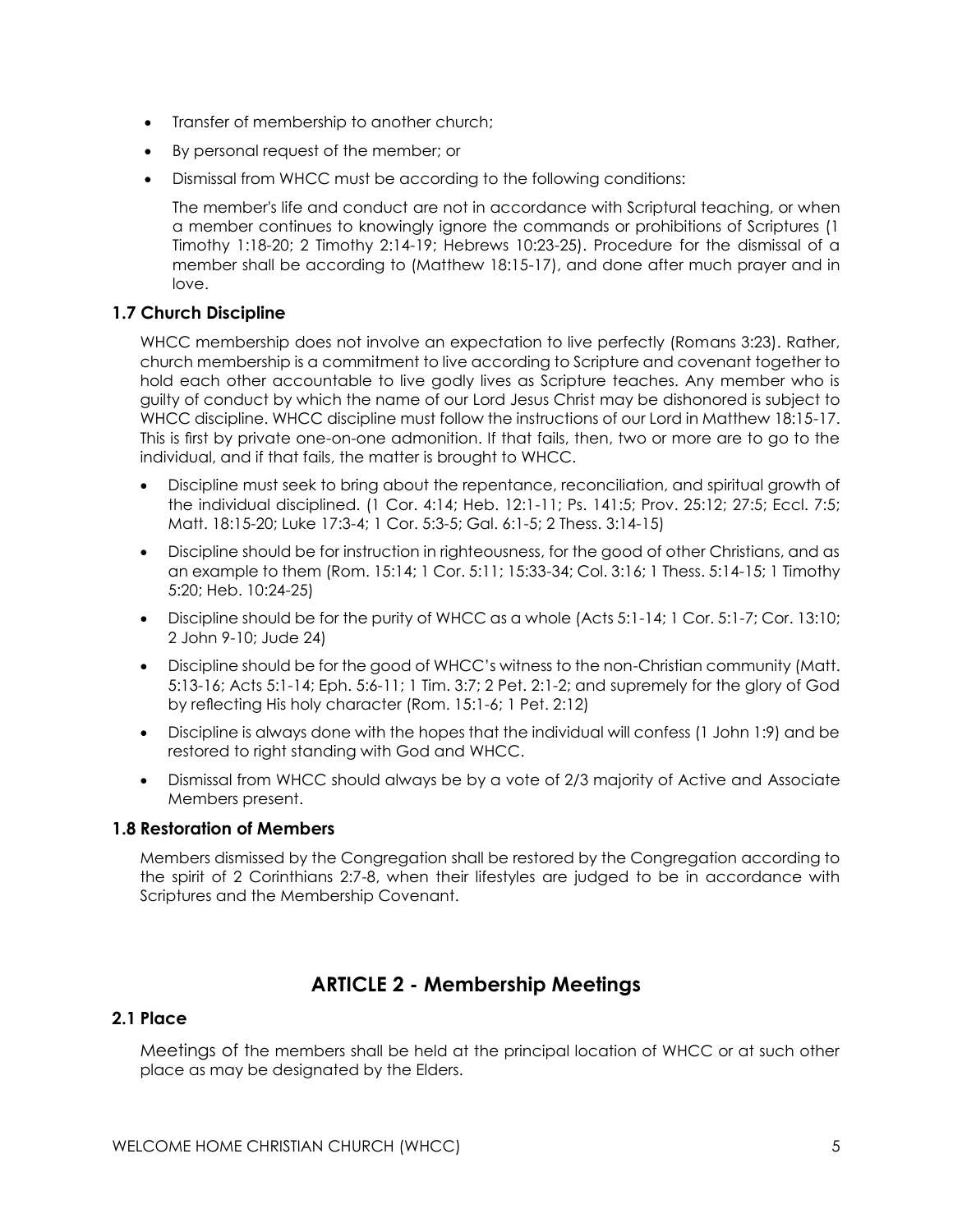#### **2.2 Annual Meeting**

An Annual Meeting of the members shall be held on the first Wednesday of December annually. This Annual Meeting shall have a published agenda made available at least one week prior to the meeting. The Chairman, Vice Chairman of the Elders, or their designee will be the moderator of the meetings.

#### **2.3 Special Meetings**

Special meetings of the Congregation may be called at any time by the Elders for any purpose by giving notice to the members in accordance with the *Notice Requirements for Congregation Meetings* clause of this Article.

#### **2.4 Notice Requirements for Congregation Meetings**

Whenever members are required or permitted to take any action at a meeting, notice shall be given to members no less than one (1) week prior to a meeting. Notification of membership meetings shall be given in any one of the following manners which shall be deemed to be a reasonable method of calling a membership meeting:

- Distribution of written material to the congregation in attendance scheduled worship services;
- Announcement of the meeting in WHCC newsletter(s);
- Oral announcement to the congregation during scheduled worship services;
- Verbal announcement that is sent via phone or other electronic device;
- Distribution of electronic material to the congregation through electronic means (e.g., SMS text, electronic mail (aka e-mail), fax, or social media (e.g., Twitter, Facebook, etc.); or
- Delivery by U.S. mail to each member identified on the membership roll.

#### **2.5 Quorum**

At a meeting duly noticed, a two-thirds vote of the Active and Associate Members present constitutes a majority.

## **ARTICLE 3 - WHCC Government**

#### **3.1 General Officers**

The biblical officers in WHCC are Elders and Deacons. In addition, WHCC recognizes vocational staff positions and the corporate administrative positions of Trustees, church Clerk, and Treasurer. All officers must be Active Members (not Associate Members) of WHCC prior to assuming responsibilities.

#### **3.2 Primary Elder Responsibilities**

Provide direction for WHCC and her ministries including proper delegation of authority and responsibility in particular areas.

- 1. Lead the church in proper biblical doctrine.
- 2. Lead the church in discipline/restoration concerns.
- 3. Oversee the business and financial responsibilities of the church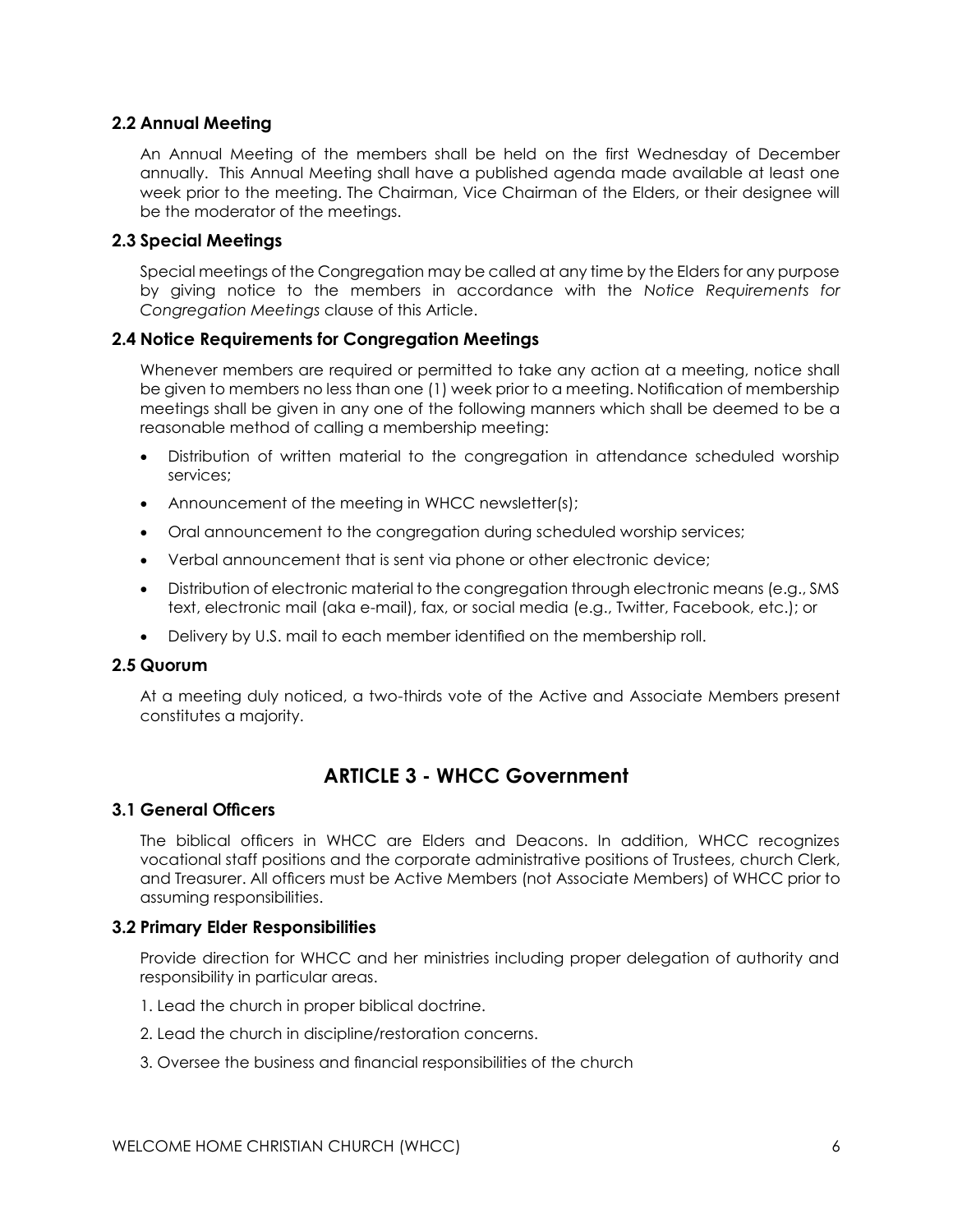Having stated the three broad areas of responsibility, it is best to understand what these roles and responsibilities may look like in day to day life at WHCC. The following is not exhaustive but paints a picture of the expectations of an Elder:

- Shepherd the flock by providing care and feeding as necessary for the spiritual health of WHCC (Acts 20:17, 28; 1 Pet. 5:2);
- Lead the flock by hearing God's voice and catching His direction for His WHCC, the Elders are to provide the necessary leadership for WHCC to follow after God (1 Tim. 3:3-5; 5:17; 1 Thess. 5:12-13; Acts 20:28-31; Heb. 13:17; 1 Pet. 5:1-3);
- Teach the flock by accurately communicating through verbal teaching and godly lifestyle the truth of God (1 Tim 3:2; 5:17; Titus 1:9; Heb. 13:7);
- Pray for the flock by diligently seeking the Lord on their behalf regularly (James 5:13-15; Acts 6:4);
- Protect the flock from false teaching and false teachers (Acts 20:17-38; Titus 1:9-11);
- Serve the flock in humility through dependence on God and setting a godly example (1 Pet. 5:2-4; Heb. 13:7); and
- Share leadership by working together with other Elders and involving others in the Congregation in decision making. (Acts 14:23; 20:17, 28-31;Titus 1:5; 1 Pet. 5:1)

#### **3.3 The Relation of Elders and WHCC Congregation**

The purpose of Elder leadership in WHCC is to hear from God and lead the Congregation to follow Him. The Elders are responsible to the Congregation to provide spiritual leadership and to make day to day decisions concerning WHCC. The Elders are expected to have ongoing open communication with the Congregation, which is essential for good, healthy relationships. The Elders are to be the chief servants and shepherds of the congregation.

#### **3.4 Elder Qualifications**

The list of qualifications are stated in 1 Timothy 3:1-7 and Titus 1:5-9:

- Only men can serve in the role of an Elder;
- Must be blameless and above reproach;
- Must display sober and sensible judgment in all things;
- Must have a good reputation within WHCC and in the community. Must not be violent or quick tempered;
- Must not be given to drunkenness;
- Must not be greedy for money;
- Must be gentle and patient;
- Must not be quarrelsome;
- Must not be a recent convert;
- Must not be overbearing; Must be disciplined;
- Must not be a womanizer/husband of one wife;
- Must manage his own family well;
- Must be able to teach; and
- Must know and hold firmly to the truth of God's Word.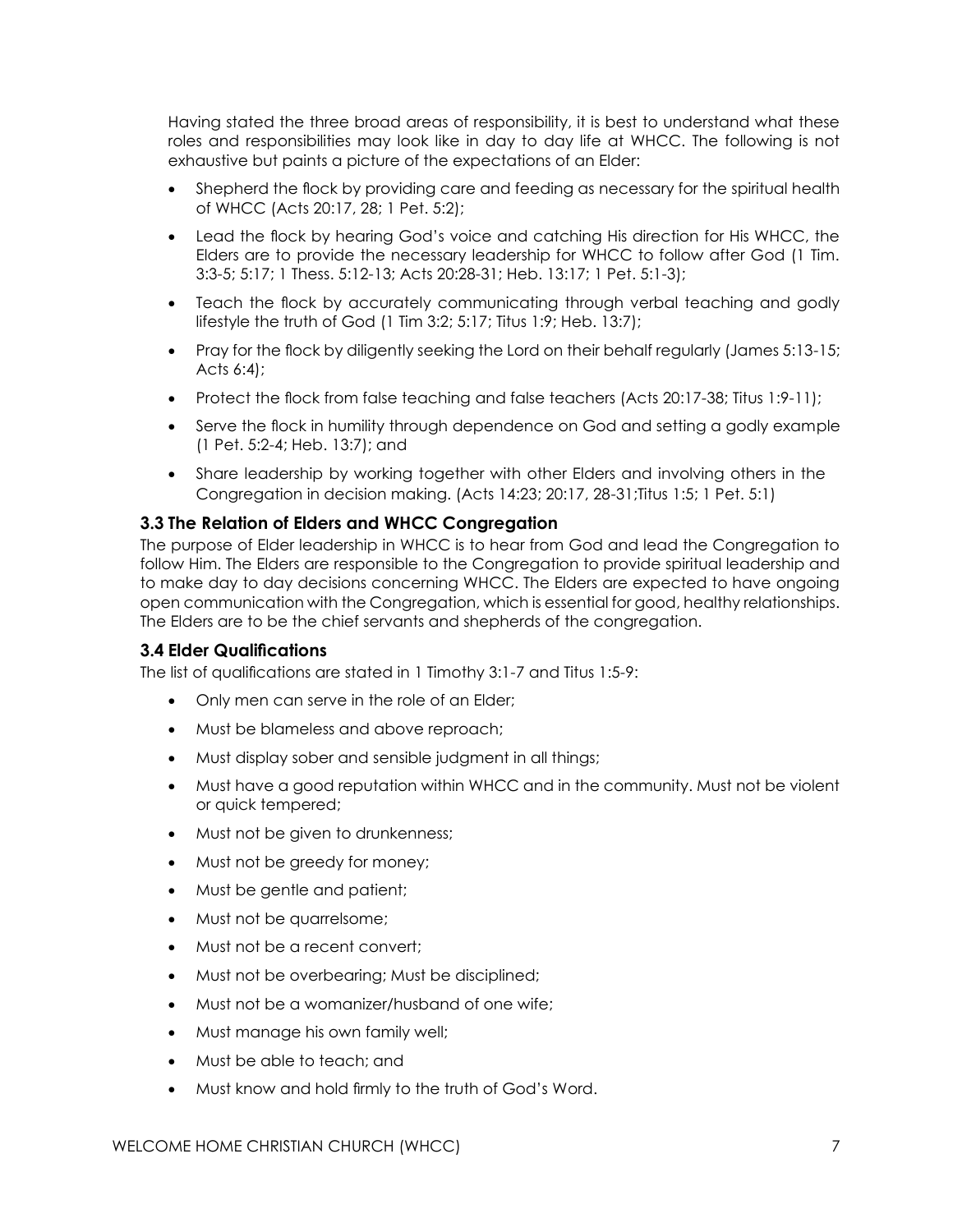In addition to the biblical qualities referenced above, in order to avoid any appearance of improprieties, an Elder should not be related to the Senior Pastor or other staff members of WHCC by blood or through other family ties.

#### **3.5 Choosing Elders**

A man must first desire, aspire, be led, or be called of God to serve as an Elder (1 Tim. 3:1). There must also be a recognition by the current Elders and the Congregation of the man's life and godliness (1 Tim. 3:1-7; Titus 1:5-9). The Elders then examine and interview the candidate and make a recommendation to the Congregation for affirmation.

An ordination service should be planned for this affirmation.

#### **3.6 Tenure of an Elder**

An Elder will serve a three-year term and may become inactive voluntarily. In order to maintain consistency within the Elder Leadership, no more than two Elders will have their terms end at the same time. This may result in the founding Elders serving staggering terms initially. During this initial period, the Chairman of the Elders will determine who will have the various term lengths. This must be ratified by the majority vote of all Elders. Following this initial period, all Elders will be on a threeyear rotating term-renewal period.

A situation may arise that warrants the dismissal of more than two Elders in an annual period. Such circumstances may require the need to vote in replacement Elders for all vacant positions.

#### **3.7 Number of Elders**

Scriptures show there was always a plurality of elders.

#### **3.8 Organization of Elders**

The Elders shall elect a Chairman, Vice-Chairman, and a Secretary annually in January.

#### **3.9 Dismissal of an Elder**

Dismissal of an Elder should be due to disqualification (according to 1 Timothy 3 or Titus 2). The procedure for dismissal shall be according to Matthew 18:15-17.

#### **3.10 Senior Pastor**

The Senior Pastor of WHCC is an Elder and the spiritual leader of WHCC. His Eldership term is not limited to three years, but will follow the term requirements outlined in this section. His qualifications are the same as the qualifications of an Elder. He is the primary pastor/teacher of WHCC. The Senior Pastor shall be called by at least 2/3 of the members at a membership meeting. All day-today decisions, general operations of the church, and overseeing the church's staff, are the Senior Pastor's responsibility. He is accountable to the Elders and the Congregation in all areas. The Senior Pastor is also the primary Worship Leader of the church. All areas of music, baptisms, the Lord's Supper and guests in the pulpit and music are in his care, responsibility and oversight. The Senior Pastor shall serve for an undesignated period of time. His responsibilities also include faithfully expositing the Word of God through preaching and teaching.

The Senior Pastor shall not be made an officer of the Elder Body, or of the Corporation.

The Senior Pastor may be removed with just cause or by disqualification as per 1 Timothy 3 and Titus 2. The removal must come by a vote of 2/3 of WHCC at a Congregation meeting. The Senior Pastor must be given at least 2-weeks' notice of such a meeting.

If the position of Pastor is vacant, an interim Pastor should be called until the vacancy is filled. A pastor search team consisting of at least five members should be appointed by the Elders and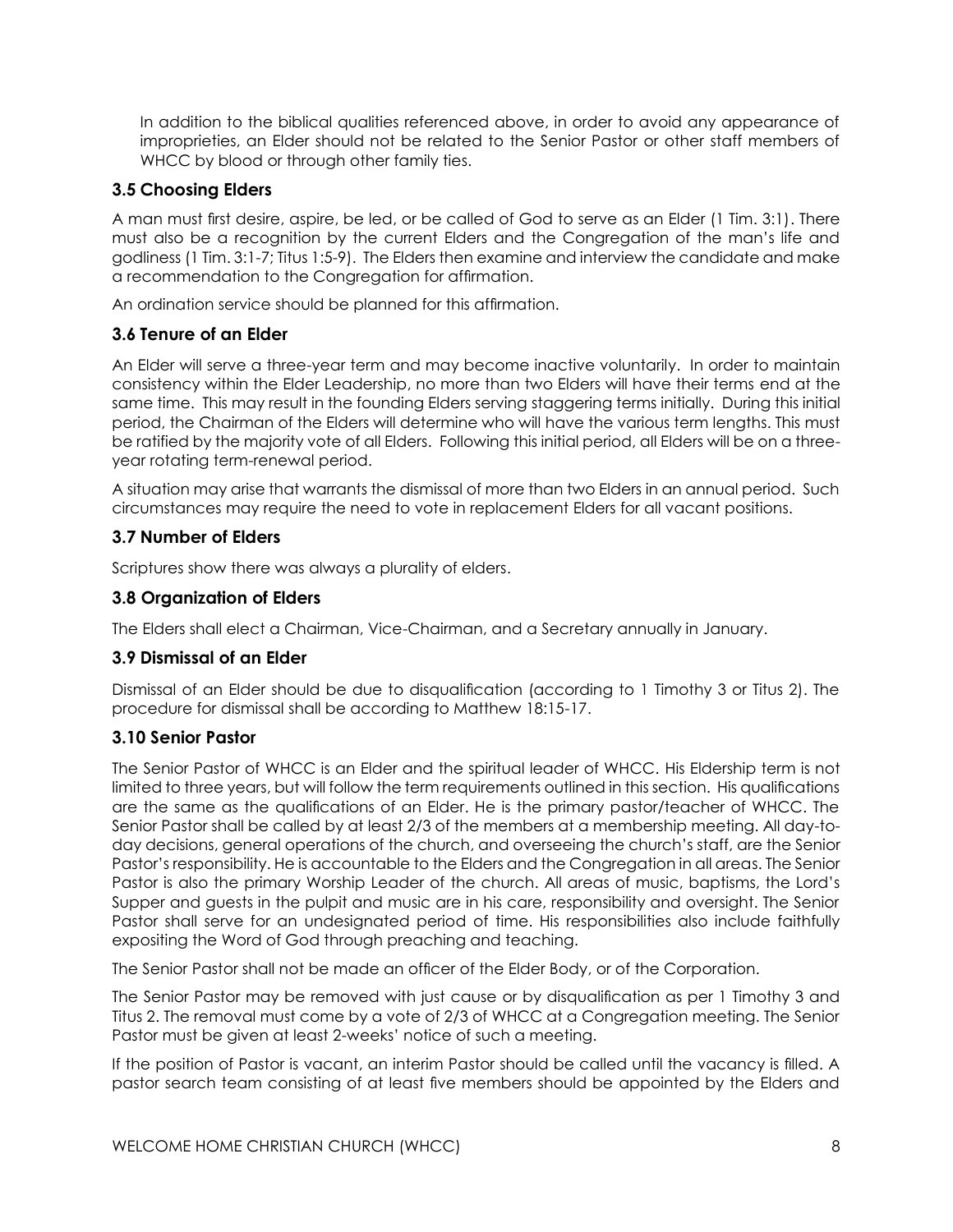affirmed by WHCC to search for God's man to be called as the new Pastor. A survey of the Congregation would be helpful to reveal what the Congregation is looking for in a new Pastor.

#### **3.11 Minister of Music**

The Minister of Music is responsible to the Elders and WHCC, supervised by the Senior Pastor, for the development and promotion of the music ministry of WHCC.

#### **Responsibilities:**

Direct the planning, organizing, conducting, and evaluating of the overall music ministry;

This includes choirs, praise teams, ensembles, bands, & orchestras both vocal & instrumental from children to senior adults. Enlist, train, & supervise leaders in the various age groups;

- Lead the Worship Music during various Worship services;
- Assist the Senior Pastor in planning all Worship services;
- Arrange & provide music for weddings, funerals, & other special occasions as needed;
- Maintain the music library, instruments, & audio-visual equipment;
- Prepare an estimated annual WHCC music budget & administer the approved budget; and
- Perform other duties as assigned by the Senior Pastor.

#### **3.12 Ministry Coordinator**

The Ministry Coordinator is responsible to the Senior Pastor and is based upon the current goals and needs of the church. The purpose of this position is to find out the direction the Lord is leading the church and get WHCC there faster. At the time of the incorporation of WHCC the responsibilities include:

- Oversight of the office equipment and keeping inventories stocked, including ordering;
- Weekly music oversight by researching, planning, copying the music, planning anything of special interest during the worship;
- Setting up vendor relationships;
- Expediting the legal aspects of setting up a new church entity;
- Overseeing the worship and class attendance logs so the acting secretary creates accurate records;
- Follow -up shepherding for those missing from worship;
- Keeping lines of communication going with members or attendees who are ill, as well as helping organize communion or meals to shut ins;
- Helping find personnel for various ministries and keeping records of such;
- Assisting in the oversight of Christian education for teens, elementary children, pre-school children, and nursery level children;
- Creating office procedures for various aspects such as record-keeping of members, baptisms, births, deaths, research for evangelistic outreach;
- Reporting church information for emailed newsletters several times a week;
- Transmitting information to the church's Facebook (and other social media outlets) frequently;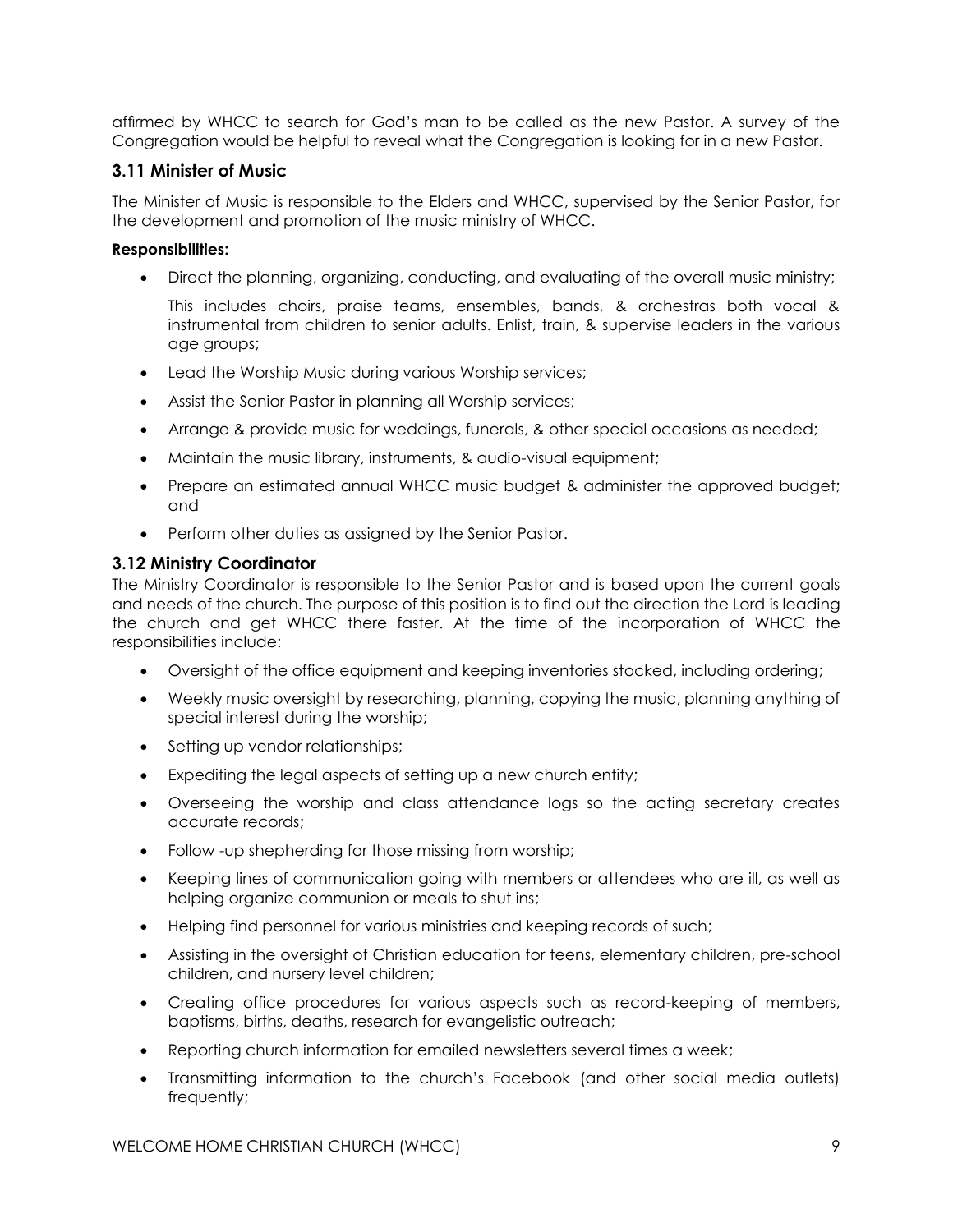- Feeding information to the website overseer;
- Doing all the printing for the church publications such as weekend and mid-week bulletins, various lessons and forms;
- Maintain electronic and paper files for the church;
- Organizing of a card ministry to the sick or shut-ins, missions, military personnel, or members' birthdays and anniversaries.

As the membership grows the duties will alter. Some duties will be assigned to other capable people, and new duties will become essential; therefore, a freshened job description for Ministry Coordinator shall be created at 6 month intervals and kept on file for job review purposes.

## **ARTICLE 4 - Deacons**

#### **4.1 Role of the Deacons**

In accordance with the spirit and practice of the New Testament, Deacons are servants of the church. The task of the Deacon is to serve with WHCC (1 Tim. 3:1-7; Acts 6:1-6). Deacons will be responsible for the Benevolence, Ushers, Offerings, and Deacon family ministry.

#### **4.2 Deacon Selection Criteria**

The Elders shall select and appoint Deacons as the need arises. Appointment as a Deacon will be considered only on the basis of Scriptural authority and qualifications and on WHCCadopted criteria detailed below:

Though none are perfect, the Elders will select men who best demonstrate the fruit of the Spirit as listed in Galatians 5:22-23.

They should be already doing the work of a Deacon, and actively support the ministries and activities of WHCC through their giving and service.

Deacons are servants of the church. They must be very mindful of the example they show to others and carry to the non-Christian world.

#### **4.3 Deacon Qualifications**

The qualifications of Deacons are stated in 1 Timothy 3:8-13 & Acts 6:1-6:

- Only men can serve in the role of a Deacon.
- Must be blameless and above reproach.
- Must first be tested.
- Must display sober and sensible judgment in all things.
- Must have a good reputation within WHCC and in the community.
- Must not be violent or quick-tempered.
- Must not be given to drunkenness.
- Must not be greedy for money.
- Must be gentle and patient.
- Must not be quarrelsome.
- Must not be a recent convert.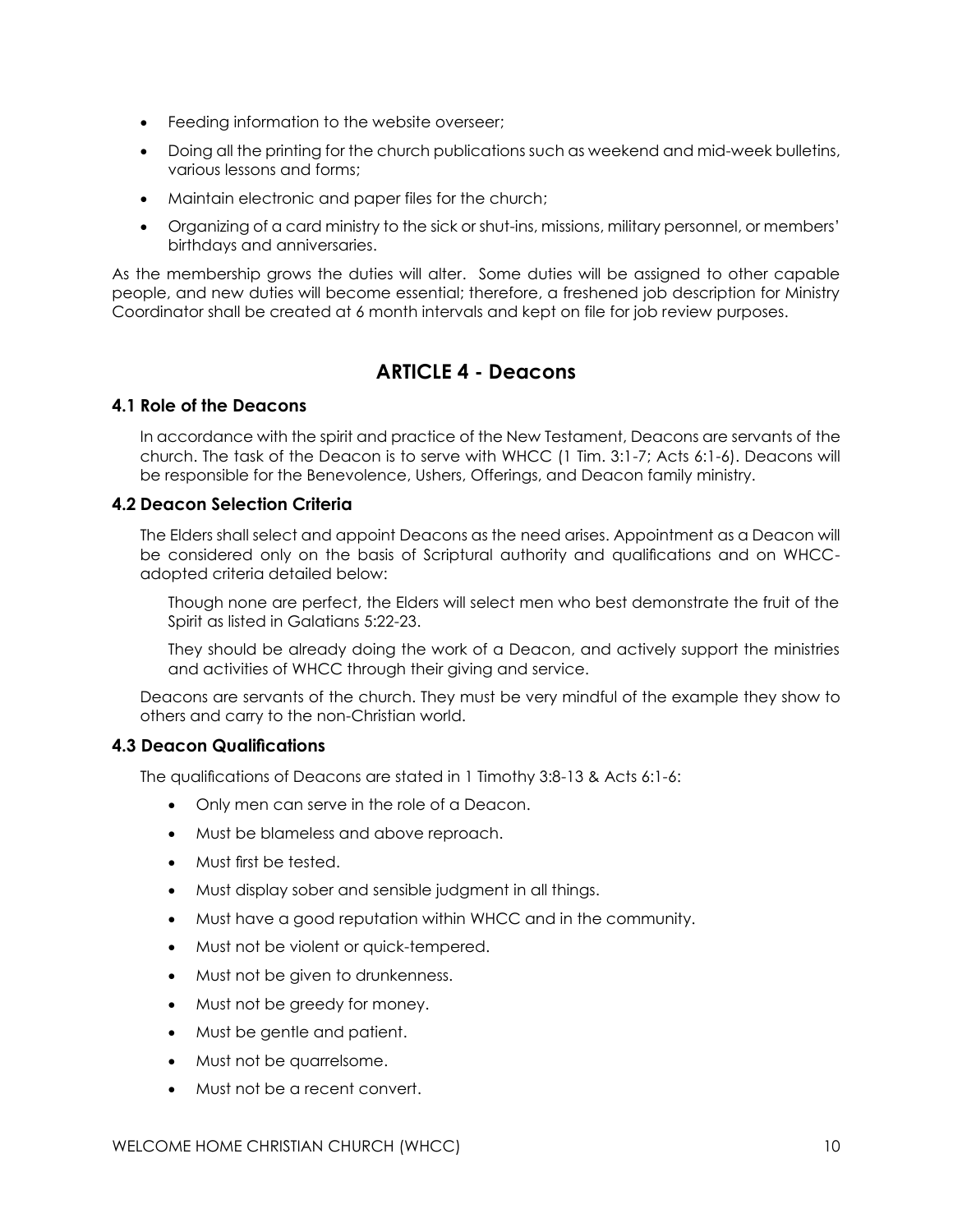- Must not be overbearing.
- Must be disciplined.
- Must not be a womanizer/husband of one wife.
- Must manage his own family well.
- Must know and hold firmly to the truth of God's Word.

Those candidates meeting the above criteria shall be nominated by the Senior Pastor/Elders. After a period of examination, the Deacon will be affirmed by the Congregation and serve as assigned. A Deacon transferring membership from another church is not automatically given the position in WHCC.

The Deacon body will organize themselves according to the ministry service needed. The deacons will serve three-year terms and may become inactive voluntarily.

#### **4.4 Number of Deacons**

There is no set number of Deacons.

#### **4.5 Organization of Deacons**

The Deacons shall elect a Chairman, Vice-Chairman, and a Secretary annually in January.

#### **4.6 Dismissal of a Deacon**

Dismissal of a Deacon should be due to disqualification (1 Timothy 3:1-7). The procedure for dismissal shall be according to Matthew 18:15-17.

## **ARTICLE 5 - General Officers/Staff Positions**

## **5.1 WHCC Clerk**

The WHCC Clerk shall be an Active Member of WHCC. It shall be the duty of the clerk to record the minutes of all regular and business meetings of WHCC. The WHCC Clerk shall be nominated by the Elders and affirmed by the Congregation to serve an indefinite term. In the absence of the Clerk the Elders shall appoint an Active Member to perform the duties. The WHCC Clerk shall ensure that the Office Manager/Administrative Assistant has dated copies of the most recent revisions of the Constitution and By-Laws available. The WHCC Clerk shall also act as historian of the church, ensuring records and events are on file of the various happenings in WHCC.

#### **5.2 Treasurer / Financial Secretary**

The Treasurer and Financial Secretary shall be Active Members of WHCC.

#### **Treasurer**

The Treasurer shall ensure that all funds and securities of WHCC are properly secured in banks, financial institutions, or depositories as appropriate. The Treasurer shall also be responsible for presenting regular reports on the account balances, revenues, and expenses of WHCC quarterly to the Elders and the Congregation. The responsibility may be delegated by the Elders. The Treasurer shall also ensure that full and accurate accounts of receipts and disbursements are keep in proper books or computer programs with outside backup with proper security measures in place. The Treasurer shall also supervise the Annual WHCC Budget and report to the Elders and WHCC as necessary.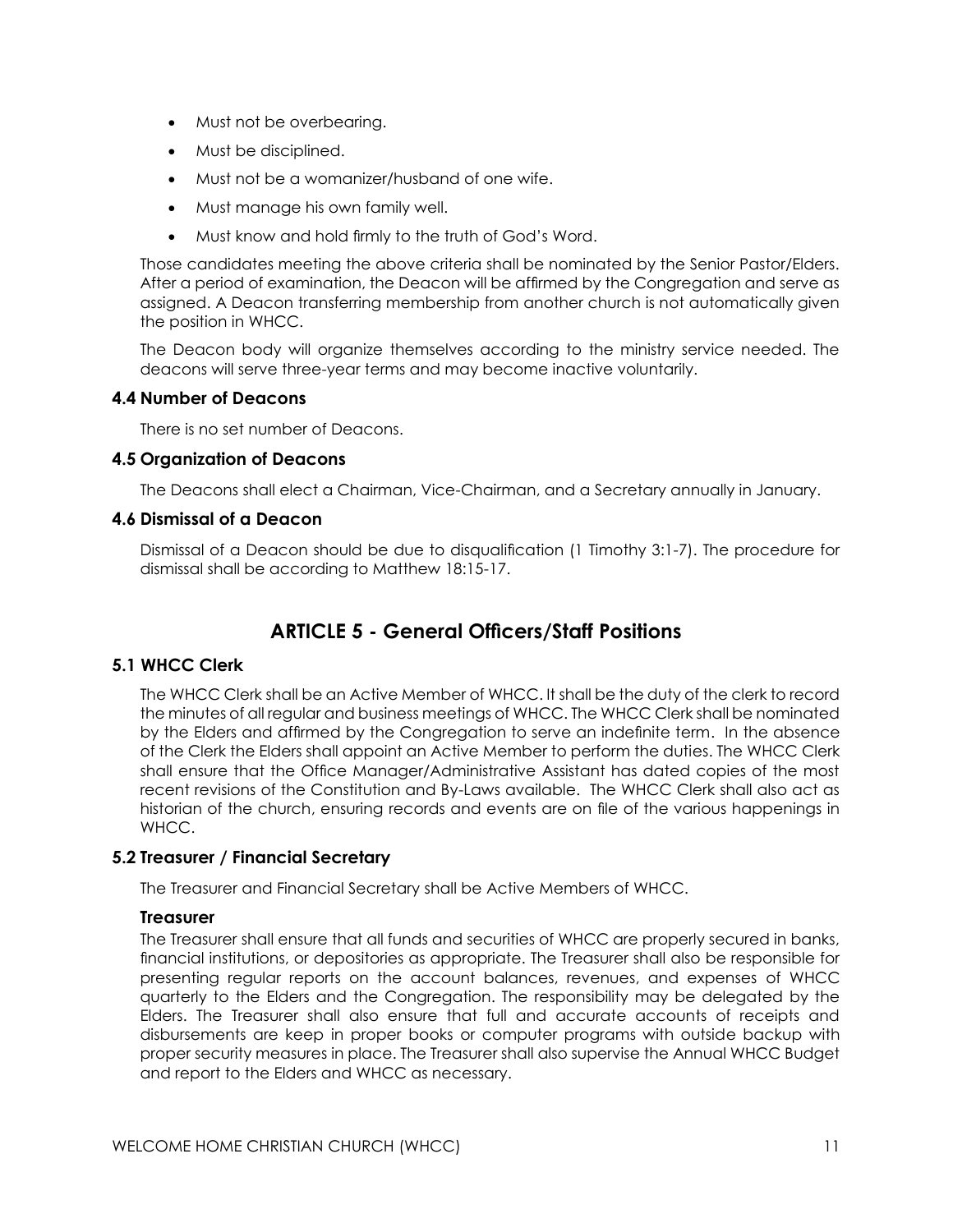A detailed, comprehensive written, printed financial report of all receipts, disbursements, balances, etc., shall be given to WHCC in printed form quarterly.

#### **Financial Secretary**

The duties of the Financial Secretary shall be to accurately post and maintain individual gifts on a permanent file for Income Tax purposes, as well as for individual personal records. The Financial Secretary will keep all individual financial records confidential. At the end of the year these records will be made available to individual givers showing the annual amount given to WHCC that year. These records can be mailed or emailed as requested.

Either the Treasurer or Financial Secretary will make bank deposits at least weekly of each week's income.

An audit of WHCC finances should be conducted periodically by an outside Certified Public Account who is familiar with non-profit organization accounting procedures and the results submitted to the Elders.

The Treasurer and the Financial Secretary shall be nominated by the Elders and affirmed by the Congregation to serve an indefinite term and to be reaffirmed annually.

For further information on the job descriptions, duties, and responsibilities of the Treasurer and Financial Secretary, see the WHCC Policy Manual (to be developed as needed).

#### **5.3 Board of Trustees**

The Trustees shall consist of three Active Members of WHCC. Their purpose is to handle legal, governmental, and insurance issues. The Trustees shall be nominated by the Elders and affirmed by the Congregation annually. In the absence or incapacity of a Trustee, the Elders shall appoint an Active Member to perform the duties of the Trustee until affirmed by the Congregation. The Trustees shall have a Chairman/Secretary.

## **ARTICLE 6 - Staff Positions**

#### **6.1 Administrative Assistant**

The duties of the Administrative Assistant shall be to manage the WHCC Office. All recordkeeping, files, and other documents shall be organized and maintained by the Administrative Assistant. An accurate record of WHCC's Members (Active, Associate, and Offsite) shall be maintained and provided regularly to the elders and Senior Pastor. The Administrative Assistant works under the supervision of the Senior Pastor. For further information on the job description, duties and responsibilities of the Administrative Assistant, see the WHCC Policy Manual (to be developed as needed).

#### **6.2 Additional Staff Positions**

As the need for additional full and/or part time/volunteer staff arises, with such need being determined by the Senior Pastor and Elders, staff shall be assigned to fill the need. All staff shall work under the supervision of the Senior Pastor. A Personnel Committee is recommended to assist the Senior Pastor and the Elders in the process of hiring and assigning staff. For further information on the job description, duties and responsibilities of the other staff positions, see the WHCC Policy Manual (to be developed as needed).

#### **6.3 Termination/Resignation of Staff**

Regular and Ministerial Staff may be terminated as deemed necessary by the Senior Pastor and/or majority vote of the Elders.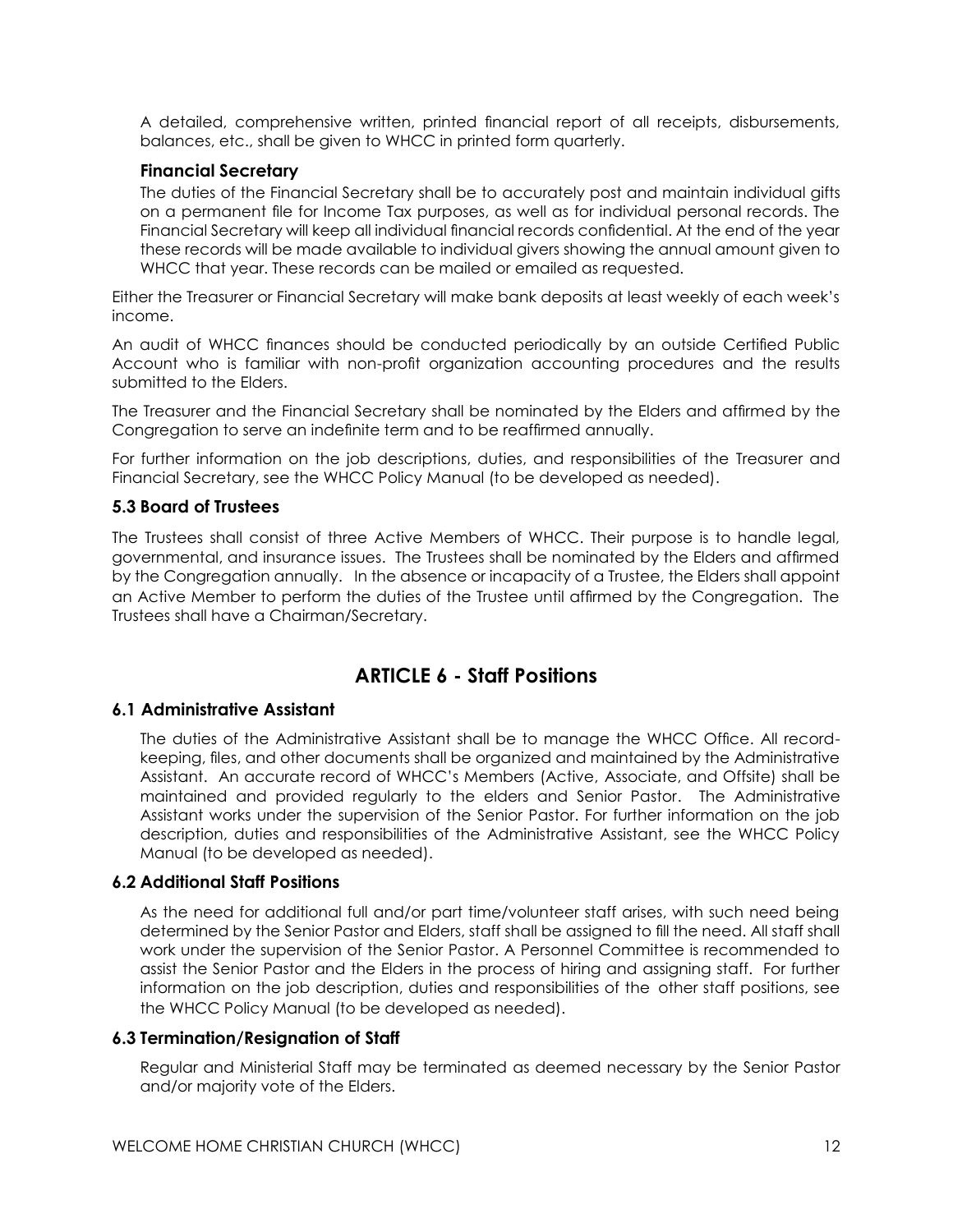All Staff resigning shall give a minimum of two (2) weeks' notice to the Senior Pastor and Elders before vacating office.

#### **6.4 Staff Management and Oversight**

In the interests of maintaining consistency in the daily operation of the church, it is deemed preferable that the management of staff be primarily handled by the Senior Pastor including termination when necessary.

## **ARTICLE 7 - Teams**

All WHCC Teams shall consist of at least three individuals. All teams shall appoint a Team Leader. Teams may be appointed as various needs arise by the Elders.

#### **7.1 Standing Teams**

Standing Teams of WHCC shall consist of, but not be limited to, Personnel, Finance, Building & Grounds, and Missions. These Teams shall be reviewed and affirmed by the Elders annually. For further information on the Team's duties and responsibilities, see the WHCC Policy Manual (to be developed as needed).

#### **7.2 Ad Hoc Teams**

Ad Hoc Teams are temporary in nature. They shall be appointed and assigned as various needs arise in WHCC and are appointed by the Elders.

## **ARTICLE 8 - Indebtedness**

No note or contract exceeding the total annual budget whereby the credit of WHCC is pledged shall be made except upon recommendation of the Elders and approved by 2/3 majority vote of the Active and Associate Members present.

## **ARTICLE 9 -**

## **Indemnification of Elders, Officers, Employees, and Other Agents**

#### **9.1 Definitions**

For the purpose of this Article,

- *Agent***.** "Agent" means any person who is or was an Elder, officer, employee or other agent of WHCC, or is or was serving at the request of WHCC as an officer, Elder, employee or agent of another foreign or domestic corporation, partnership, joint venture, trust or other enterprise, or was an Elder, officer, employee or agent of a foreign or domestic corporation that was a predecessor corporation of WHCC or of another enterprise at the request of such predecessor corporation;
- *Proceeding***.** "Proceeding" means any threatened, pending or completed action or proceeding, whether civil, criminal, administrative or investigative;
- *Expenses***.** "Expenses" include, without limitation, all attorney's fees and any other expenses incurred in the defense of any claims or proceedings against an agent by reason of his position or relationship as agent and all attorneys' fees, costs, and other expenses incurred in establishing a right to indemnification under this Article.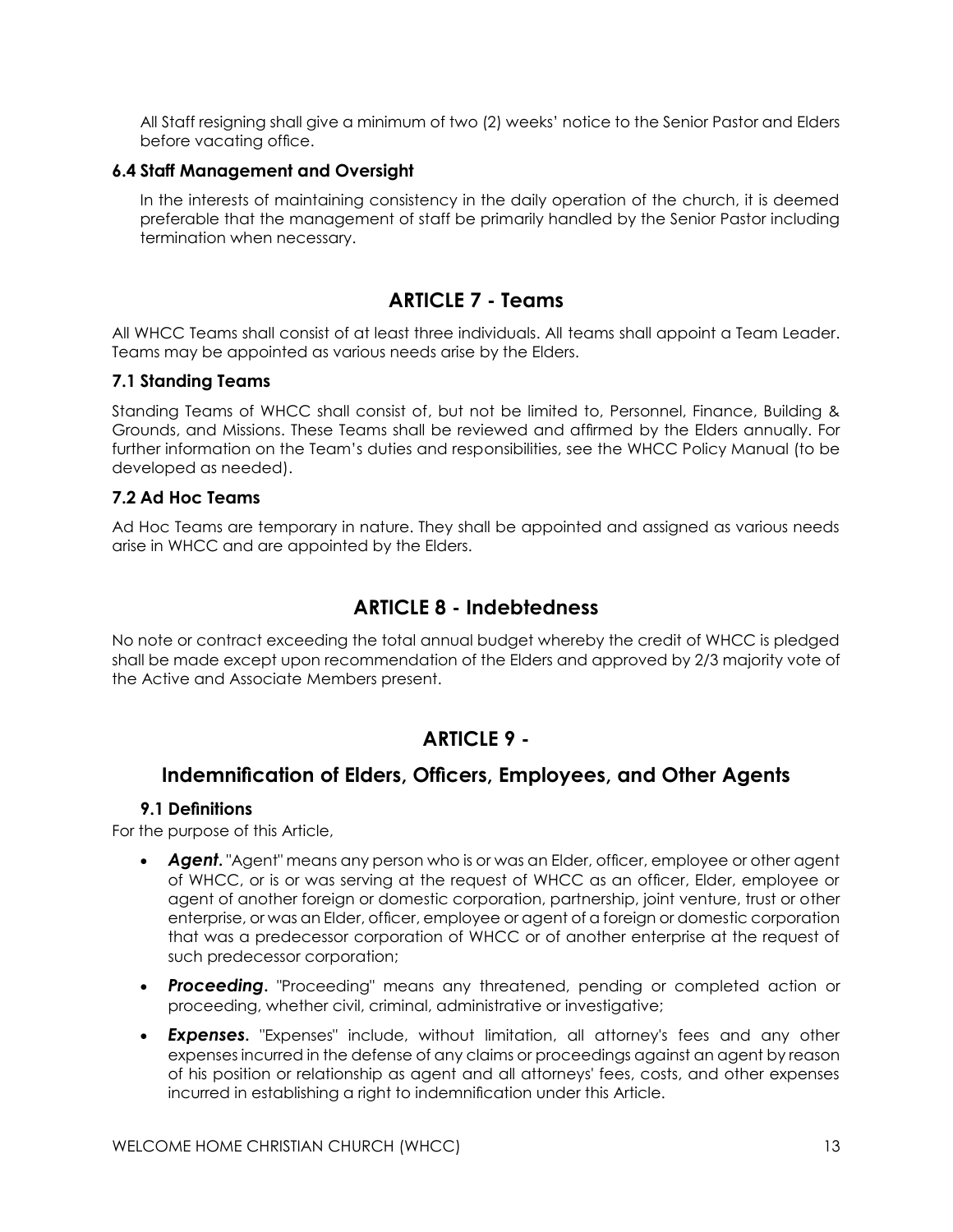#### **9.2 Successful Defense by Agent**

To the extent that an Agent of WHCC has been successful on the merits in the defense of any proceeding referred to in this Article 8, or in the defense of any claim, issue, or matter therein, the agent shall be indemnified against expenses actually and reasonably incurred by the agent in connection with the claim. If an agent either settles any such claim or sustains a judgment rendered against him, then the provisions of: *Actions Brought by Persons Other Than WHCC*, *Action Brought By or on Behalf of WHCC*, and *Determination of Agent's Good Faith Conduct* of this Article shall determine whether the agent is entitled to indemnification.

#### **9.3 Actions Brought by Persons Other Than the Church**

Subject to the required findings to be made pursuant to *Determination of Agent's Good Faith Conduct*, below, WHCC shall indemnify any person who was or is a party, or is threatened to be made a party, to any proceeding other than action brought by, or in the right of, WHCC, to procure judgment on its favor, an action brought under the Florida Nonprofit Religious Corporation Law, or an action by the Attorney General by reason of the fact that such person is or was an agent of WHCC, for all expenses, judgments, fines, settlements, and other amounts actually and reasonably incurred in connection with the proceeding.

#### **9.4 Action Brought by or on Behalf of WHCC**

Claims Settled Out of Court. If any Agent settles or otherwise disposes of a threatened or pending action brought by or on behalf of WHCC, without court approval or approval of the Attorney General, the agent shall receive no indemnification for either amounts paid pursuant to the terms of the settlement or other disposition or for any expenses incurred in defending against the proceeding.

#### **Threatened Pending or Completed Actions Against Agent.**

WHCC shall indemnify any person who was or is a party or is threatened to be made a party to any threatened, pending or completed action brought by or in the right of WHCC, or brought under the Florida Nonprofit Religious Corporation Law, or brought by the Attorney General, to procure a judgment in its favor, by reason of the fact that the person is or was an agent of WHCC, for all expenses actually and reasonably incurred in connection with the defense or settlement of that action, provided that both of the following are met:

The determination of good faith conduct required by *Determination of Agent's Good Faith Conduct*, below, must be made in the manner provided for in that section; and

Where the agent has actually been adjudged liable to WHCC in the performance of such person's duty to WHCC, unless and only to the extent that the court in which such proceeding is or was pending, shall, upon application, determine that, in view of all of the circumstances of the case, the agent is fairly and reasonably entitled to indemnity for the expenses incurred.

If the agent is found to be so entitled, the court shall determine the appropriate amount of expenses to be reimbursed.

#### **9.5 Determination of Agent's Good Faith Conduct**

The indemnification granted to an agent in *Actions Brought by Persons Other Than WHCC* and *Action Brought by or on Behalf of* WHCC of this Article is conditioned on the following:

Required Standard of Conduct. The agent seeking reimbursement must be found, in the manner provided below, that he acted in good faith, in a manner he believed to be in the best interest of WHCC, and with such care, including reasonable inquiry, as an ordinarily prudent person in a like position would use in similar circumstances.

The termination of any proceeding by judgment, order, settlement, conviction, or on a plea of nolo contendere or its equivalent, shall not, of itself, create a presumption that the person did not act in good faith or in a manner which he reasonably believed to be in the best interest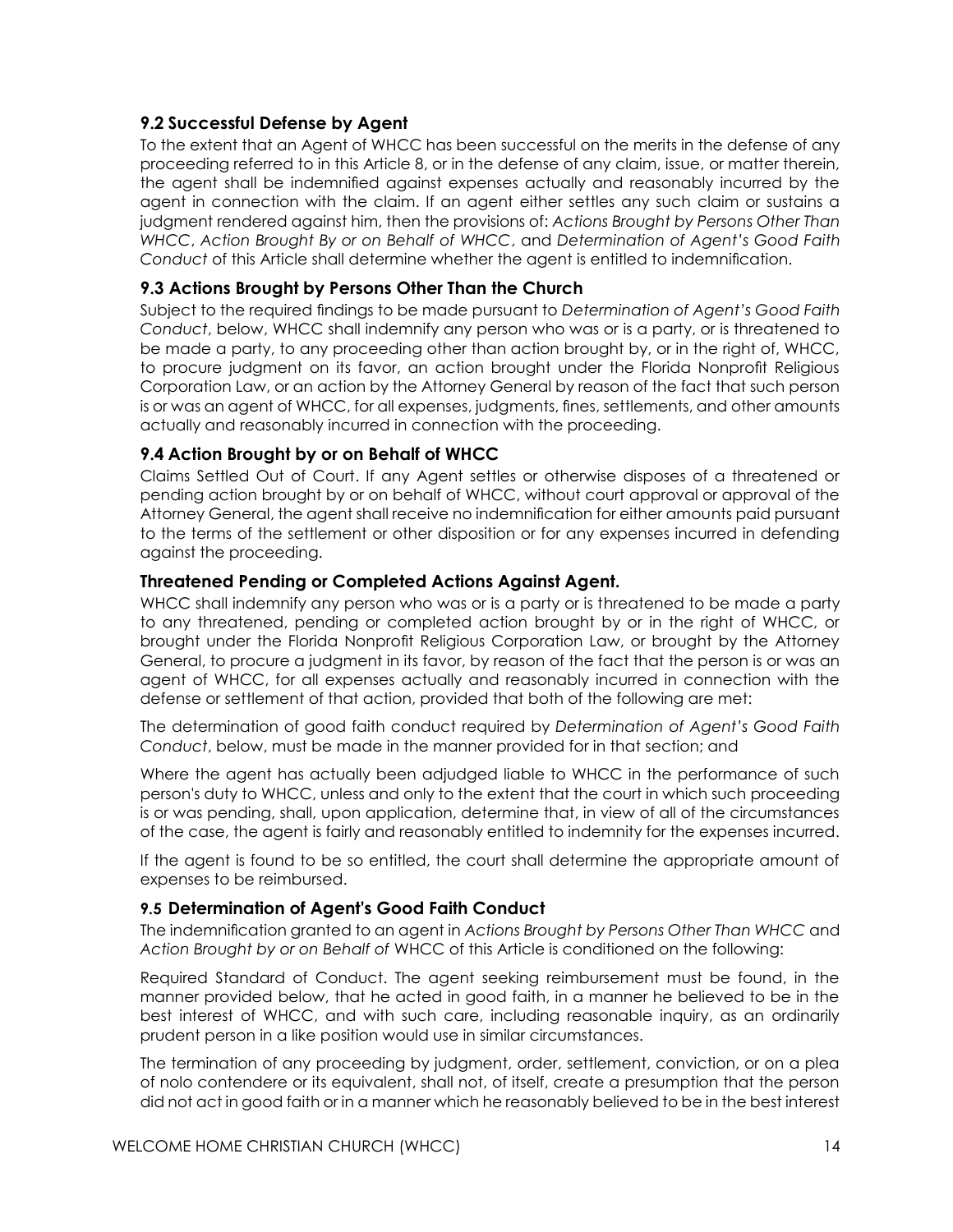of WHCC, or that he had reasonable cause to believe that his conduct was unlawful. In the case of a criminal proceeding, the person must have had no reasonable cause to believe that his conduct was unlawful.

Manner of Determination of Good Faith Conduct. The determination that the agent did act in a manner complying with this section shall be made by:

The Congregation by a majority vote of a Quorum who are not parties to the proceeding; or

The court in which the proceeding is or was pending.

Such determination may be made on application brought by WHCC or the Agent or the attorney or other person rendering a defense to the Agent, whether or not the application by the Agent, attorney, or other person is opposed by WHCC.

#### **9.6 Limitations**

No indemnification or advance shall be made under this Article, except as provided in Sections *Successful Defect by Agent* or *Determination of Agent's Good Faith Conduct*, in any circumstances when it appears:

That the indemnification or advance would be inconsistent with a provision of the Articles of Incorporation, Constitution, the By-Laws, a resolution of the members, or an agreement in effect at the time of the accrual of the alleged cause of action asserted in the proceeding in which the expenses were incurred or other amounts were paid, which prohibits or otherwise limits indemnification; or

That the indemnification would be inconsistent with any condition expressly imposed by a court in approving a settlement.

#### **9.7 Advance of Expenses**

Expenses incurred in defending any proceeding may be advanced by WHCC before the final disposition of the proceeding on receipt of an undertaking by or on behalf of the Agent to repay the amount of the advance unless it is determined ultimately that the Agent is entitled to be indemnified as authorized in this Article.

#### **9.8 Insurance**

The Congregation may adopt a resolution authorizing the purchase and maintenance of insurance on behalf of any Agent of WHCC against any liability asserted against or incurred by the Agent in such capacity or arising out of the Agent's status as such, whether or not WHCC would have the power to indemnify the Agent under Corporations Codes; provided, however, that WHCC shall have no power to purchase and maintain such insurance to indemnify any Agent of WHCC for a violation of Corporations Codes.

## **ARTICLE 10 - Construction and Definitions**

Unless the context requires otherwise, the general provisions, rules of construction, and definitions in the Florida Nonprofit Corporation Law shall govern the construction of these By-Laws.

## **ARTICLE 11 - Amendments to the By-Laws**

These By-Laws may be altered, amended, or rescinded by WHCC/Congregation at a Congregational Meeting duly called for this sole purpose provided the proper notice has been given at least 30 days prior to the Congregational Meeting. Any proposed amendment or alteration, etc., must be submitted to the Elders at least 30 days prior to the Congregational

WELCOME HOME CHRISTIAN CHURCH (WHCC) 15